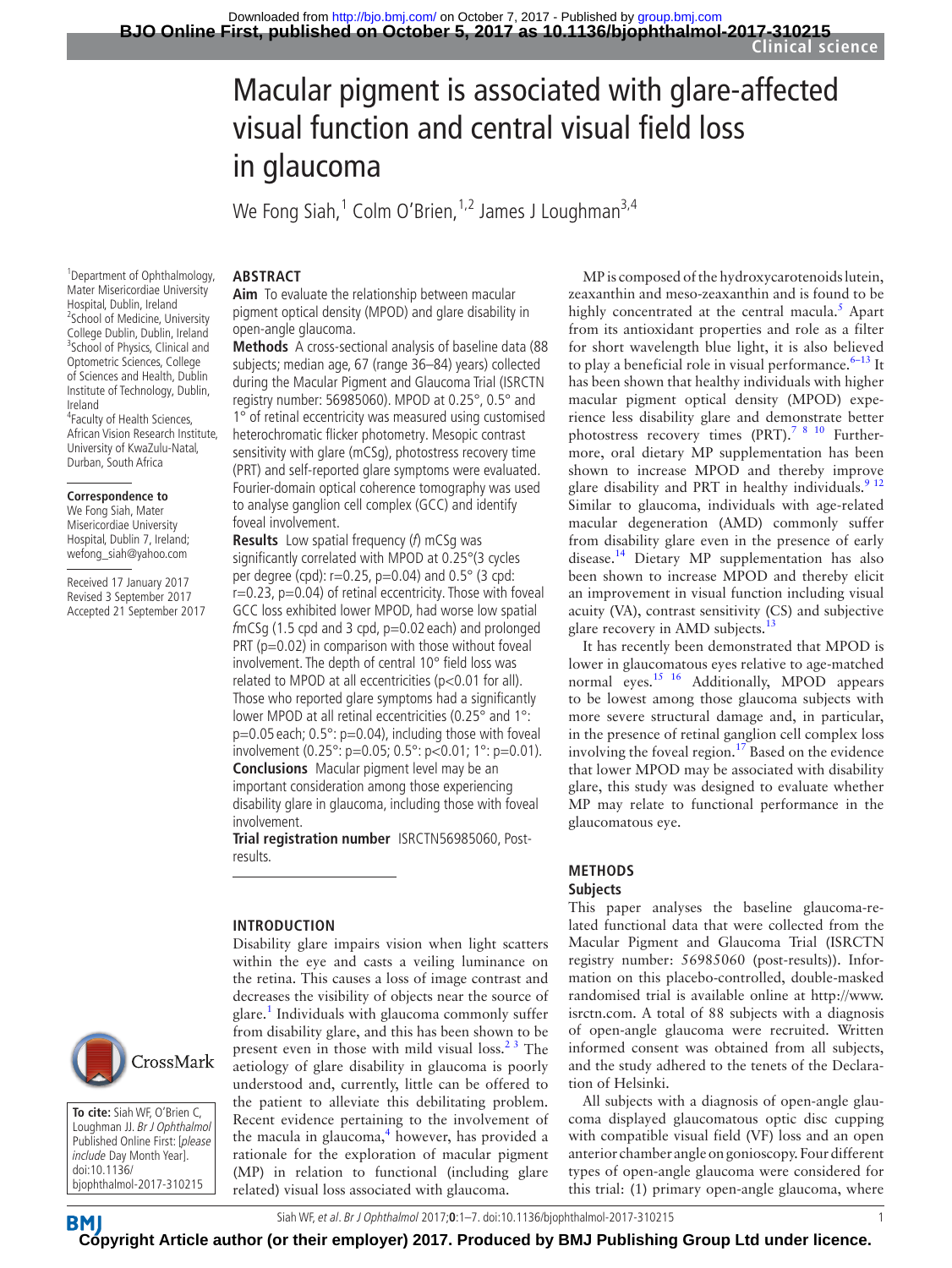### **Clinical science**

there is no associated ocular or systemic disease, (2) normal-tension glaucoma, where intraocular pressure is within the normal range, (3) pseudoexfoliative glaucoma, which is characterised by fibrillar protein deposition in the ocular anterior segment and (4) pigmentary glaucoma, which is characterised by excessive pigment deposition in the ocular anterior chamber angle.

The inclusion criteria were age >18 years, ETDRS LogMAR VA of 0.30 or better and subject ability to adhere to the trial protocol. Exclusion criteria comprised of any ocular disease such as AMD or moderate-to-significant cataract (Lens Opacity Classification System III (LOCS III) grades C3-5, P3-5, NC3-5 or NO3-5), previous ocular surgery other than cataract extraction or glaucoma drainage procedure, presence of a blue-filter intraocular lens, underlying diagnosis of diabetes mellitus, consumption of an oral dietary MP supplement in the past 6 months and the use of a miotic agent. The LOCS  $III^{18}$  $III^{18}$  $III^{18}$  grades cataracts by type (cortical: C1-5 and posterior subcapsular: P1-5) and nuclear appearance (nuclear colour: NC1-6 and nuclear opalescence: NO1-6). We used the LOCS III standards to categorise eyes according to lens appearance as either 'mild cataract' (grades C1-2, P1-2, NC1-2 and/or NO1-2) or 'no cataract' (C0, P0, NC0 and/or NO0).

Details relating to age, gender, type of glaucoma, years diagnosed with glaucoma, history of smoking (current smoker, ex-smoker and never smoked), body mass index ( $\text{kg/m}^2$ ) and lens status (phakic vs pseudophakic) were recorded for each subject. All subjects also underwent a comprehensive slit lamp biomicroscopy examination. If both eyes met the inclusion criteria, the study eye was determined by random assignment using the software programme Research Randomizer  $(V.4.0)$ .<sup>19</sup>

#### **Measurement of the MP spatial profile**

Heterochromatic flicker photometry (HFP) is a psychophysical technique for measuring MPOD that has been validated against the absorption spectrum of in vitro preparations of liposome-bound  $MP^{20}$  and shown to produce good test–retest reliability when compared with other methods of measuring MPOD.<sup>[21](#page-6-0)</sup> The HFP procedure is also minimally invasive, and pupil dilatation is not necessary. Furthermore, it has been shown that variation in pupil size has no effect on the final measurement and that the presence of cataract does not significantly affect the measurement.<sup>2223</sup> A customised HFP (cHFP) approach whereby the flicker frequency was optimised to take account of individual differences in vision as influenced by age, ocular disease or other factors was employed to optimise the task and thereby minimise the likely variance between readings. $^{24}$  MPOD was measured at 0.25°, 0.5° and 1° under conditions of dimmed light with a Macular Densitometer (Macular Metrics, Rehoboth, Massachusetts, USA) using the cHFP approach. Measurements taken at 7° of eccentricity were used as a reference point where MPOD was assumed to be nil. Subjects were instructed to view a stimulus consisting of a square wave alternating blue (460nm) and green (550nm) flickering LED light source and were required to ascertain the point at which the flicker stopped or was minimally detectable (isoluminance match). For each test point, five readings were obtained to produce a mean MPOD at each eccentricity. Measurements were considered unreliable and excluded from data analysis if there was a large variance between measures (SD  $>$  0.05) for each test point.

#### **Dietary intake of lutein and zeaxanthin**

All glaucoma subjects completed the Lutein Zeaxanthin Questionnaire (Carotenoid & Health Laboratory, Jean Mayer USDA

Human Nutrition Center on Aging, Tufts University, Medford, Massachusetts, USA), which has been used in other MP studies[.17 25](#page-5-10) This semiquantitative food frequency questionnaire was used to quantify the dietary intake of lutein and zeaxanthin among glaucoma subjects in order to control for any disparity in MPOD between subgroups that may be caused by their respective diet.

#### **CS with glare**

The Optec 6500 device (Stereo Optical, Chicago, Illinois, USA) was used to objectively measure mesopic (3.0cd/m²) CS under glare conditions (mesopic contrast sensitivity with glare (mCSg)) in all subjects. All testing was carried out on natural size pupils under a constant ambient light. The Optec 6500 is based on the Functional Acuity Contrast Test, which consists of a series of sine-wave grating charts and is designed to test sensitivity across five spatial frequencies (*f*) (1.5, 3, 6, 12 and 18 cycles per degree (cpd)) and nine levels of contrast in 0.15 log CS decrements. The in-built glare source consists of 12 white LEDs that are arranged circumferentially to the grating charts. The glare source was preset to provide a medium intensity luminance of  $42 \text{lux.}^{11\,26}$  With distance glasses, if necessary, each subject was required to identify the orientation of the grating (right, up or left) without guessing, starting from the lowest spatial *f* and the highest contrast. The last correct response for each spatial *f* was plotted on a CS curve. When the subject was not able to see the highest contrast setting at any spatial *f*, the result was documented as half the lowest CS value for that spatial *f*.

#### **Photostress recovery**

PRT was measured using the portable, handheld MDD-2 Macular Adaptometer (Health Research Sciences, Lighthouse Point, Florida, USA) device, which has previously been used in other studies.<sup>27</sup> <sup>28</sup> It consists of a xenon flash source capable of producing a 200  $\mu$ s duration flash that is subsequently filtered to block infrared and ultraviolet light before reaching the viewing eye. Each subject was instructed to hold the device up close to the study eye and to look through the 12mm diameter viewing aperture, which contained an +8dioptre-focusing lens. At the viewing aperture, the xenon flash reaches a peak irradiance of  $4.5 \text{ W/cm}^2$ , and the stimulus is of 0.41-radian angular subtense. At the start of the test, it was ascertained that each subject was able to recognise a LED display number. The test was abandoned if it was not identifiable to the subject. Afterwards, a pushbutton was pressed to produce the xenon flash. The subject was required to call out a new numerical stimulus (single digit) that appeared simultaneous to the flash. This prompted the examiner to press a button to end the test. The time taken for the subject to correctly identify the stimulus was recorded as the PRT. If the response was incorrect, the test was repeated approximately 20min later. An upper PRT limit of 60s was incorporated into the device, which automatically resets for a new test thereafter. In the event that the subject did not respond within 60s, the test was abandoned.

#### **Glare symptoms**

In the evaluation of subjective glare symptoms, the subjects were asked the following question: 'Do you suffer from glare?'. Examples of different scenarios (glare from a poorly shielded street lamp in a dark street; glare from an oncoming car headlight while driving at night; and glare from low-lying sun in the winter) were used to provide context and assist them in answering this question better.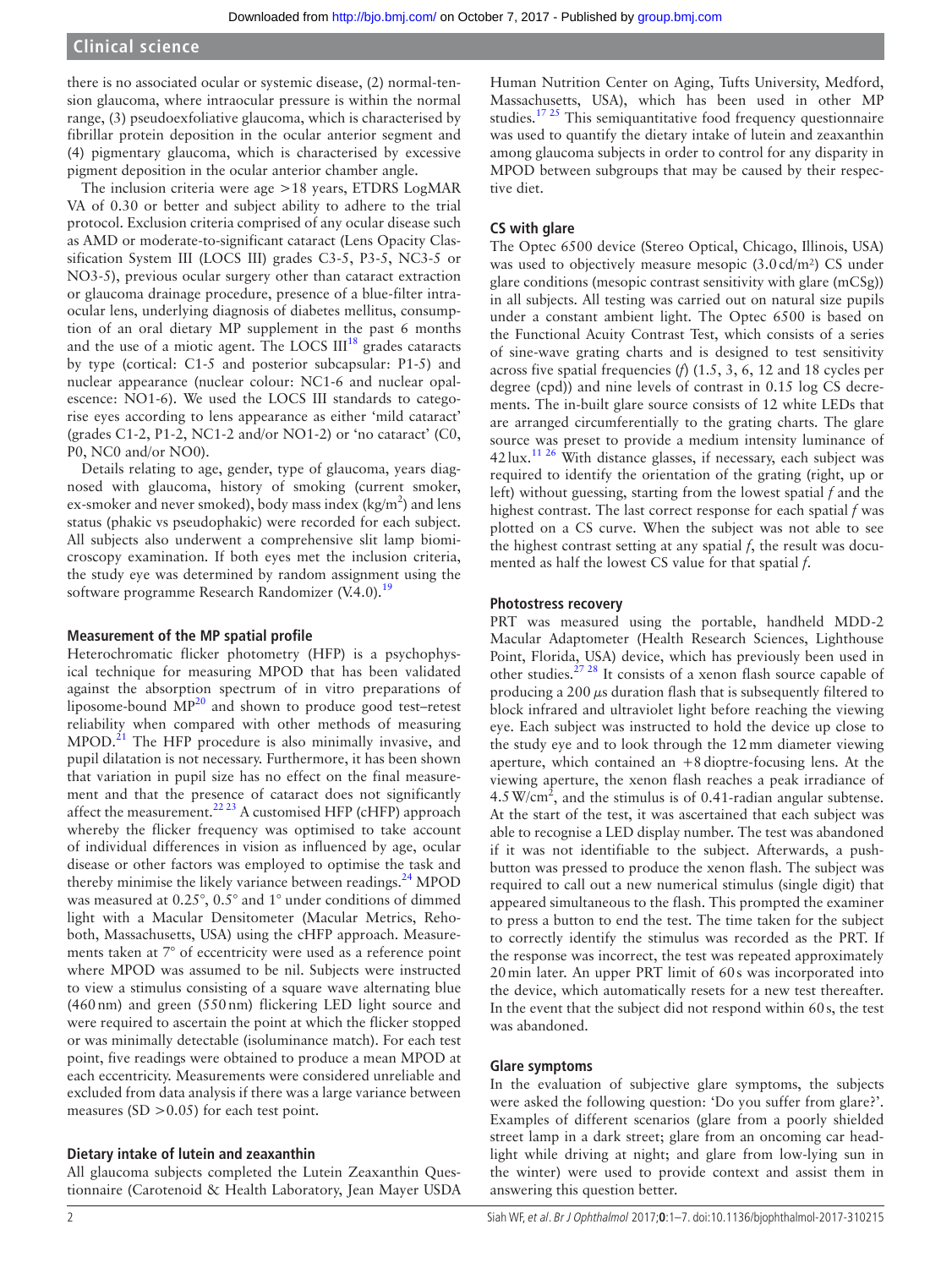#### **VF assessment**

The Swedish Interactive Threshold Algorithm Standard 24-2 and 10–2 programmes available in the Humphrey Visual Field Analyser (HVFA II, Carl Zeiss Meditec, Jena, Germany) were used to assess differential light sensitivity as a measure of global glaucomatous VF loss and residual visual function in the central retina (within 10° of fixation), respectively. Mean deviation (MD) was used to define the severity of glaucoma (extent of functional loss) and was included in data analysis. Unreliable VF plots, as determined by a fixation loss of >33%and/or false positive/negative rates >20%, were excluded from analysis.

MP is most concentrated within the central 1° of the fovea. Although the 24-2 test pattern is useful in providing a global scale of glaucomatous VF loss, it uses a 6° x 6° grid, which only has four points within the central 4.2° radius of fixation. In contrast, the 10–2 test pattern uses a 1° x 1° grid, with the central four points corresponding to within 1.4° of the foveal centre. The finding of a glaucomatous depression involving any of the central four points of the 10–2 pattern deviation plots was recorded (foveal visual loss). For the study of MP and central visual function, we will focus on the MD of the 10–2 test for the purpose of statistical analysis.

#### **Fourier-domain optical coherence tomography (FD-OCT)**

The ganglion cell complex (GCC) protocol from the RTVue FD-OCT system (software V.5.1; Optovue, Fremont, California, USA) was used to categorise subjects' glaucoma by foveal involvement. This method had been described in detail previously.<sup>17</sup> In the GCC significance map, GCC thickness is colour coded by the significance of GCC thickness reduction (red, p<1%; yellow, p<5%; green, p≥5%). It was classified as 'fovea-not-involved' (ie, no GCC loss encroaching the fovea) if the perimeter of the fovea zone was green in colour, and as 'fovea-involved' (ie, GCC loss encroaching the fovea) if the red scale encroached up to the perimeter of the fovea zone. The GCC subgroups allowed us to compare visual function by foveal involvement, which was previously shown to be associated with significantly lower MPOD.

#### **Statistical analysis**

The SPSS statistical software package (V.22.0; IBM, New York, USA) was used for data analysis. All variables were tested for normality using either Kolmogorov-Smirnov test (if n>50) or Shapiro-Wilk test (if n≤50). All data are presented as mean±SD for normally distributed data and as median (range) for non-normal distributions. Parametric tests (Pearson correlation coefficient and independent t-test) or non-parametric tests (Spearman Rho test and Mann-Whitney U-test) were carried out where appropriate. As the presence of a cataract can influence mCSg results, we controlled for this factor in our analysis. Linear regression analysis was also performed;  $R^2$  value signifies the percentage of variability in the dependent variable that can be explained by the model with the independent variable (MPOD). When comparing categoric data, a  $\chi^2$  test was used. A 5% statistical significance level was adopted throughout the analysis.

#### **Results**

Successful MPOD measurement was obtained for 69 subjects (78.4%) at  $0.25^{\circ}$  retinal eccentricity, 81 subjects (92%) at  $0.5^{\circ}$ eccentricity and 59 subjects (67%) at 1° of eccentricity. No significant relationship was observed between MPOD and potential confounders for any relationship that might exist between MPOD, visual function and other demographic parameters, including gender, time diagnosed with glaucoma, type of



<span id="page-2-0"></span>**Figure 1** Graph demonstrates lower MPOD levels in those with symptoms of glare compared with those who were symptom free. MPOD, macular pigment optical density.

glaucoma, body mass index, lens status (mild cataract: yes or no) or smoking status (p>0.05), except for age, which demonstrated a statistically significant relationship with MPOD at 0.5° of retinal eccentricity only (r=−0.23, p=0.04). Subsequent analyses involving MPOD at 0.5° of retinal eccentricity were corrected for age.

#### **Glare and photostress recovery**

With controlling for the presence of mild cataract, MPOD was found to be statistically significantly correlated with mCSg for low spatial *f*s only, at both 0.25° (3 cpd: r=0.25, p=0.04) and  $0.5^{\circ}$  (3 cpd: r=0.23, p=0.04) of retinal eccentricity. No significant correlation was found between MPOD at 1° and mCSg. Linear regression analyses showed a low  $R^2$  value between MPOD and mCSg for low spatial *f*s (range 3%–7%). Mann-Whitney U-test was performed to evaluate any possible effect of cataract on glare, and no significant differences in mCSg were found at any *f* between those with and those without mild cataract (p values range 0.75–1.0).

In response to the glare symptoms question,  $61\%$  (n=54) of subjects stated that they suffer from glare symptoms, with a median duration of 4.5 years (range 0.5–30). Those who suffered from glare symptoms had a significantly lower MPOD at all eccentricities relative to those without glare symptoms ([figure](#page-2-0) 1), but no difference in terms of age, gender, length of glaucoma diagnosis, body mass index, lens status or dietary intake of lutein and zeaxanthin [\(table](#page-3-0) 1).

Valid PRT data were available for 73 subjects with a median of 19s (range 8–59). The remaining subjects were either unable to see the display number in the Macular Adaptometer  $(n=4)$  or to respond within the 60s limit following the xenon flash  $(n=11)$ . There was no correlation between MPOD and PRT (p>0.05 for all).

#### **VF loss**

HVF 24-2 MD was significantly correlated with MPOD ( $r=0.33$ , p<0.01 at 0.25°; r=0.33, p<0.01 at 0.5°; r=0.31, p=0.02 at 1°). The median MD for HVF 10–2 was −7.85dB with a range of −0.28 to −30.9. Using the 10–2 pattern deviation plots, we found 51.5% (n=45) of subjects without foveal visual loss in contrast to 48.9% (n=43) with foveal visual loss. However,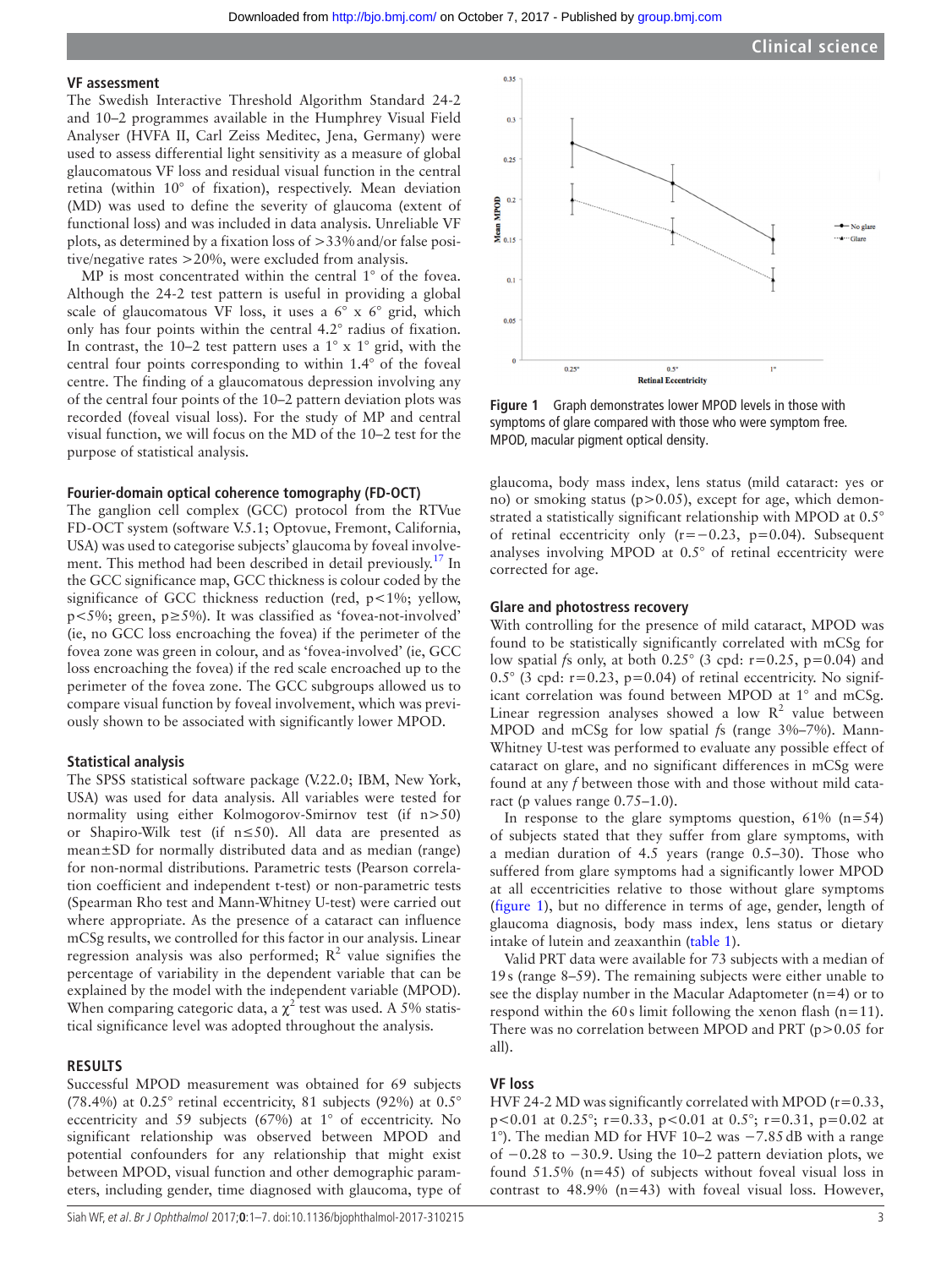<span id="page-3-0"></span>

|       | <b>Table 1</b> Self-reported glare symptoms and their characteristics |       |  |
|-------|-----------------------------------------------------------------------|-------|--|
|       | No glare                                                              | Glare |  |
| MDOD. |                                                                       |       |  |

| <b>MPOD</b>                                             |                                   |                                   |                     |
|---------------------------------------------------------|-----------------------------------|-----------------------------------|---------------------|
| $0.25^{\circ}$ , mean $\pm$ SD                          | $0.27 + 0.15$                     | $0.20 + 0.13$                     | $0.05*$             |
| $0.5^\circ$ , mean $\pm$ SD                             | $0.22 + 0.13$                     | $0.16 \pm 0.12$                   | $0.04*$             |
| 1°, median (range)                                      | $0.15(0 - 0.28)$                  | $0.09(0 - 0.25)$                  | $0.05+$             |
| Age, mean $\pm$ SD                                      | $64.5 + 9.6$                      | $66+10.4$                         | $0.51*$             |
| Gender                                                  |                                   |                                   |                     |
| Male, $n$ $(\%)$                                        | 16(47.1)                          | 32(59.3)                          |                     |
| Female, n (%)                                           | 18 (52.9)                         | 22 (40.7)                         | 0.28 <sup>‡</sup>   |
| Length of glaucoma diagnosis,<br>median (range) (year)  | $6(0.5-15)$                       | $6.5(0.5-32)$                     | $0.60+$             |
| Body mass index, median (range)<br>(kq/m <sup>2</sup> ) | 26.3 (18.7–39)                    | 25.3 (18.5–42)                    | $0.80+$             |
| Lens status                                             |                                   |                                   |                     |
| Phakic, $n$ $(\%)$                                      | 30(40)                            | 45 (60)                           |                     |
| Pseudophakic, n (%)                                     | 4(30.8)                           | 9(69.2)                           | $0.56 \pm$          |
| Dietary intake, median (range) (mg/dL)                  |                                   |                                   |                     |
| Lutein                                                  | $0.85(0-13.2)$                    | $0.7(0-5.2)$                      | $0.52+$             |
| <b>Zeaxanthin</b>                                       | $0.1(0-1.1)$                      | $0.1(0-1.2)$                      | $0.15+$             |
| HVF 10-2 MD, median (range) (dB)                        | $-7.85$ ( $-0.28$ to<br>$-24.12)$ | $-7.75$ ( $-1.02$ to<br>$-30.94)$ | $0.44$ <sup>+</sup> |
|                                                         |                                   |                                   |                     |

\*Mann-Whitney U-test. †Independent t-test.

 $\ddagger \chi^2$  test.

HVF, Humphrey visual field; MD, mean deviation; MPOD, macular pigment optical density; p, significance (two tailed).

none of the latter displayed the findings of depression of all four central points on the 10–2 pattern deviation plots suggesting the possibility of reliable subject fixation of the Macular Densitometer stimulus targets to within 1.4° of the foveal centre. MPOD at all retinal eccentricities were positively and statistically significantly correlated to the total amount of central visual field loss as measured using the HVF 10–2 MD ( $r=0.33$ ,  $p<0.01$  at  $0.25^{\circ}$ ; r=0.33, p<0.01 at 0.5°; r=0.32, p=0.01 at 1°) ([figure](#page-3-1) 2). Linear regression analyses between MPOD (0.25°, 0.5° and 1° of retinal eccentricity, respectively) and HVF 10–2 MD showed a  $R<sup>2</sup>$  ranging from 10% to 12%.

#### **GCC subgroups**

No confounding differences were found between the GCC subgroups for gender, body mass index, length of time diagnosed with glaucoma, dietary intake or smoking habits except age ('fovea-not-involved' vs 'fovea-involved', 62.6±10.4 years vs  $67.9 \pm 9.0$ ,  $p=0.02$ ), which was accounted for in subsequent analyses. A general linear analysis confirmed that age did not have a significant effect on parameters such as low spatial *f* mCSg, PRT, HVF 10–2 MD and self-reported glare symptoms  $(p>0.05$  for all).

Low spatial *f* mCSg was significantly worse in the 'fovea-involved' subgroup compared with those without foveal involvement (1.5 cpd: Z=−2.26, p=0.02; 3 cpd: Z=−2.36, p=0.02) ([table](#page-4-0) 2). Additionally, the 'fovea-involved' subgroup had a prolonged PRT in comparison with the 'fovea-not-involved' subgroup (Z=−2.41, p=0.02). In the 'fovea-involved' subgroup, low spatial *f* mCSg was positively and statistically significantly correlated with MPOD at  $0.25^{\circ}$  (1.5 cpd: r=0.37, p=0.02; 3 cpd:  $r=0.43$ ,  $p=0.01$ ) and  $0.5^{\circ}$  (1.5 cpd:  $r=0.29$ ,  $p=0.05$ ; 3 cpd:  $r=0.41$ ,  $p=0.01$ ) of retinal eccentricity, while no significant correlation was observed at 1° and higher mCSg spatial *fs.* Of those with significant correlations,  $R^2$  was found to be between 8% and 20%. No significant correlation was observed between MPOD and mCSg in the 'fovea-not-involved' subgroup (p>0.05 for all). Furthermore, MPOD was significantly lower at all retinal eccentricities in those with foveal involvement who reported glare symptoms compared with those without glare symptoms (0.25°: p=0.05, t=−1.99; 0.5°: p<0.01, t=−2.92; 1°: p=0.01, t=−2.63), while no significant difference was observed in the 'fovea-not-involved' subgroup (p>0.05 for all). No significant correlation was observed between MPOD and PRT within either GCC subgroup (p>0.05). Residual visual function, as determined by HVF 10–2 MD, was significantly worse (Z=−4.42, p<0.001) in the 'fovea-involved' subgroup (median,  $-12.17$ dB (range  $-0.28$  to  $-26.78$ )) in comparison with the 'fovea-not-involved' subgroup (median, -4.42 (range  $-1.02$  to  $-20.62$ )).

#### **Discussion**

This study demonstrates for the first time that a relationship exists between MPOD and disability glare in the glaucomatous eye. Low MP levels appear to be associated with poorer mCSg at low spatial *f* and with increased symptoms of disability glare. More interestingly, it appears that this relationship between MPOD, mCSg and glare symptoms in individuals with glaucoma is mediated by foveal involvement.

Glare-affected visual performance under mesopic conditions linearly correlates with the optical density of MP among glaucoma subjects, particularly at lower spatial *f*. Our finding that higher MP is associated with improved glare-related visual performance is consistent with other reports,  $\overline{7910}$  although some studies have failed to replicate such findings for mesopic CS.<sup>1228</sup> The inconsistency in the results among studies may be explained by the variation in population demographics, disease status and study methodology. Mesopic conditions were prioritised herein due to previous observations that impaired dark adaptation and disability glare can be found in glaucoma,<sup>2 29 30</sup> coupled with evidence that glare-affected CS in the home environment is compromised due to poorer lighting.<sup>[31](#page-6-4)</sup> Although the study of MP in the glaucomatous eye is novel, other studies of MP in the non-glaucomatous eye have indicated that higher MPOD

<span id="page-3-1"></span>

**Figure 2** Scatter plots (A– C) show the correlation between MPOD and HVF 10–2 MD. HVF, Humphrey visual field; MD, mean deviation; MPOD, macular pigment optical density.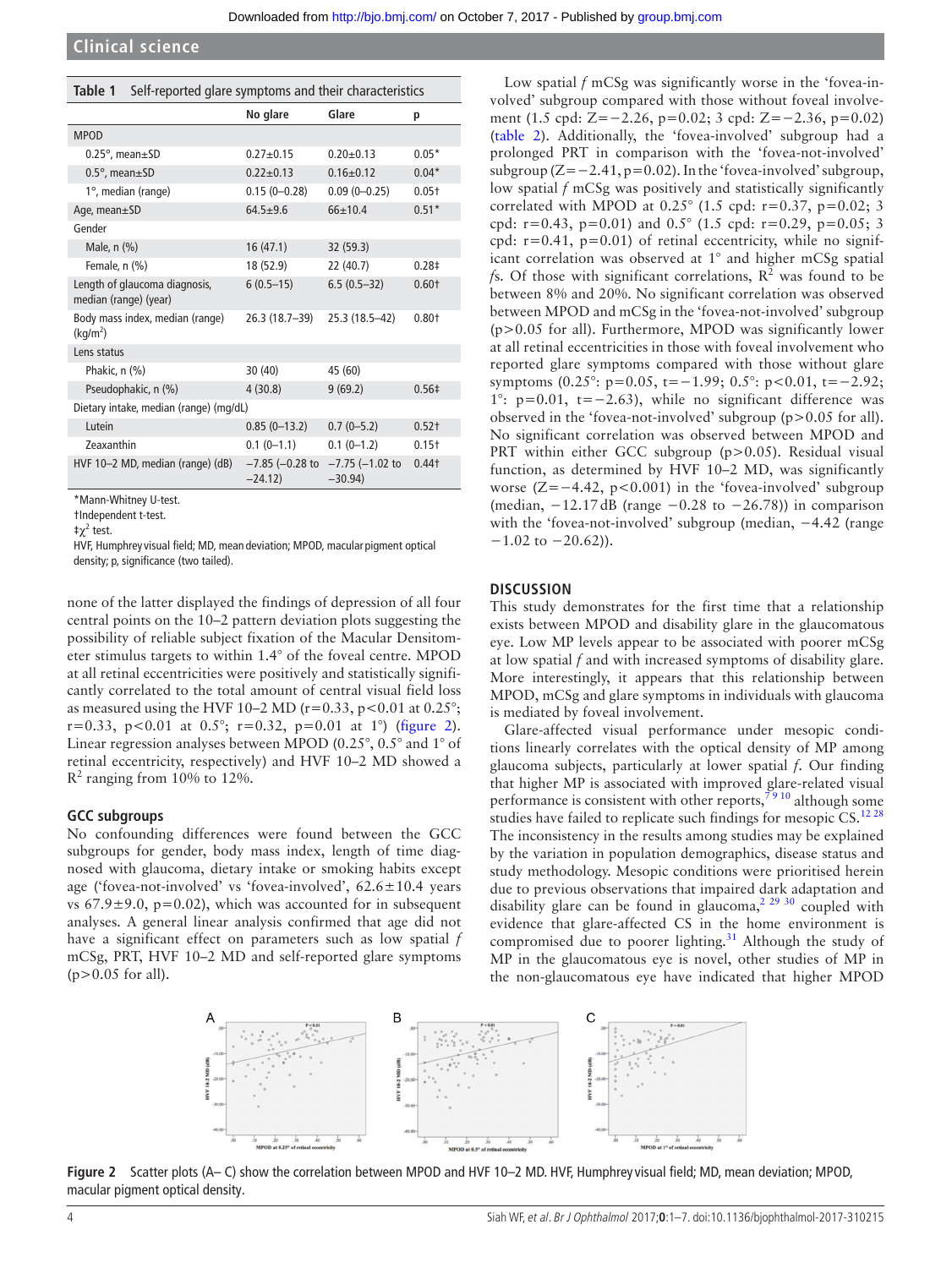<span id="page-4-0"></span>

| <b>Table 2</b> Comparison of visual function between GCC subgroups |                              |                                  |         |  |
|--------------------------------------------------------------------|------------------------------|----------------------------------|---------|--|
|                                                                    | Fovea-not-involved subgroup  | Fovea-involved subgroup          | р       |  |
| mCSq, median (range) (cpd)                                         |                              |                                  |         |  |
| 1.5                                                                | $13(3.5 - 50)$               | $9(3.5-36)$                      | 0.023   |  |
|                                                                    | $20(5-114)$                  | $10(5-40)$                       | 0.018   |  |
| 6                                                                  | $6(6-85)$                    | $6(6-45)$                        | 0.212   |  |
| 12                                                                 | $4(4-15)$                    | $4(4-8)$                         | 0.127   |  |
| 18                                                                 | $2(2-4)$                     |                                  | 0.388   |  |
| PRT, median (range) (s)                                            | $15(8-59)$                   | $20(9-58)$                       | 0.015   |  |
| HVF 10-2 MD, median (range) (dB)                                   | $-4.42$ (-1.02 to $-20.62$ ) | $-12.17$ ( $-0.28$ to $-26.78$ ) | < 0.001 |  |

cpd, cycles per degree; GCC, ganglion cell complex; HVF, Humphrey visual field; mCSg, mesopiccontrast sensitivity under glare condition; MD, mean deviation; PRT, photostress recovery time.

and oral dietary MP supplementation can be beneficial towards improving CS including CS under the influence of glare.<sup>7-10 12</sup>

Depressed levels of CS in the glaucomatous eye can be explained, in part, by the disturbance at the macula.<sup>32</sup> Our finding that mCSg at low spatial *f* significantly correlates with MPOD only in the 'fovea-involved' subgroup is not surprising as the fovea represents the most central anatomic location where MP density is highest. GCC thickness is linearly correlated with  $MPOD<sup>16 17</sup>$ ; lower central MP in those with foveal-involved glaucoma may, therefore, be accountable, at least in part, for glare disability in these eyes. However, given the weak association between MPOD and mCSg at low spatial *f*s, there are other factors, in particular, retinal changes (retinal ganglion cells and photoreceptors) in the glaucomatous eye that require consideration. Studies have demonstrated an association between decreased CS in the glaucomatous eye and retinal ganglion cell dysfunction $33$  or death. $34$  In addition, MP is localised to the photoreceptor and retinal ganglion cell layers.<sup>5</sup> Therefore, the loss of retinal ganglion cells<sup>33</sup> 34 and photoreceptors,  $35$  as encountered in glaucoma, can contribute to lower MPOD. We would like to highlight that the retinal factors affecting CS and storage of MP cannot be excluded in our experiments. Our finding of a relationship between MPOD and mCSg in the glaucomatous eye is novel and interesting, and future studies are required to interpret this further.

Those who reported the experience of symptomatic glare exhibited lower MPOD levels. This provides additional evidence that glare disability is potentially linked to residual MP levels in glaucoma. Our overall findings suggest that lower levels of MPOD in the glaucomatous eye might represent a contributory factor to the effects of reduced mCSg and symptomatic glare disability. Furthermore, we observed that the relationships between MPOD and both mCSg and glare symptoms respectively are isolated to those with foveal GCC loss. This suggests that further emphasis should be given to GCC analysis in glaucoma as foveal involvement relates to lower MPOD and poorer residual visual function. There is substantial evidence to support the role of MP in improving visual performance in healthy eyes<sup>6-12</sup> and in those with AMD.<sup>13</sup> Oral dietary MP supplementation can augment MPOD and thereby effect an improvement in visual function such as disability glare, PRT and CS under glare conditions. $9^{12}$  13 Further research is needed to investigate the therapeutic potential of oral dietary MP supplementation for improving glare disability especially in those with foveal-involved glaucoma.

There is strong evidence in the literature to suggest good structure–function relationship between macular retinal ganglion cell thinning and macular VF loss as measured by HVF 10–2[.4](#page-5-2) We included HVF 10-2 as an ancillary test to capture macular

function for this purpose. Our finding that HVF 10–2 MD was significantly worse in the foveal GCC loss subgroup in comparison with those without foveal involvement reinforces previous findings where MPOD positively correlated with GCC thickness and where those with foveal involvement displayed worse MPOD.<sup>16 17</sup> Although this study does not define the relationship between field loss, MPOD and glare-related visual performance, the correlation between central visual field loss and MPOD represents a novel finding in the field of glaucoma and worthy of further research.

The mechanisms underlying an abnormal PRT among individuals with glaucoma remains unclear. Our findings indicate that a relationship between MPOD and photostress recovery is confined to those with foveal-involved glaucoma, who demonstrated a prolonged PRT. In a study comparing healthy controls and those with diabetes mellitus (with and without diabetic retinopathy subgroups), there was no difference in PRT between groups. $<sup>2</sup>$ </sup> However, the study did not include those with diabetic maculopathy. There are conflicting results in the literature surrounding the relationship between MPOD and PRT. In a study of normal healthy controls, Stringham *et al*<sup>[7](#page-5-5)</sup> and Hammond *et al*<sup>[10](#page-5-17)</sup> each showed that MPOD correlated with photostress recovery in normal healthy controls while Loughman *et al*<sup>11</sup> reported otherwise. The variability of findings in the published literature may be explained by the differences in ocular pathology that were studied and the methods used to evaluate photostress recovery and MPOD, respectively.

There are limitations to this study. The HFP task can be challenging for some individuals, and this may affect the acquisition of MPOD measurements. We have applied stringent criteria and excluded readings that had large variances between them. This may have resulted in a high exclusion rate in the MPOD data that were available for statistical analysis. In the future, the use of fundus autofluorescence to measure MPOD will help eliminate this problem.<sup>23</sup> Another concern regarding the use of HFP in measuring MPOD in the glaucomatous eye is the ability of the subject to fixate and report the absence of flicker in the stimulus targets. In this study, 48.9% of the subjects demonstrated some element of foveal visual field loss. This was determined by referring to the central four points (corresponding to 1.4° of the foveal centre) of the 10–2 pattern deviation plots. As no subjects had evidence of light sensitivity depression in all central points, and as all subjects demonstrated acceptable fixation stability throughout the test, inability to reliably maintain central fixation of the stimulus targets was not likely to be an issue. Despite this, we do acknowledge that we cannot exclude the possibility that patients' glaucomatous foveal scotoma may have impacted their fixation capacity.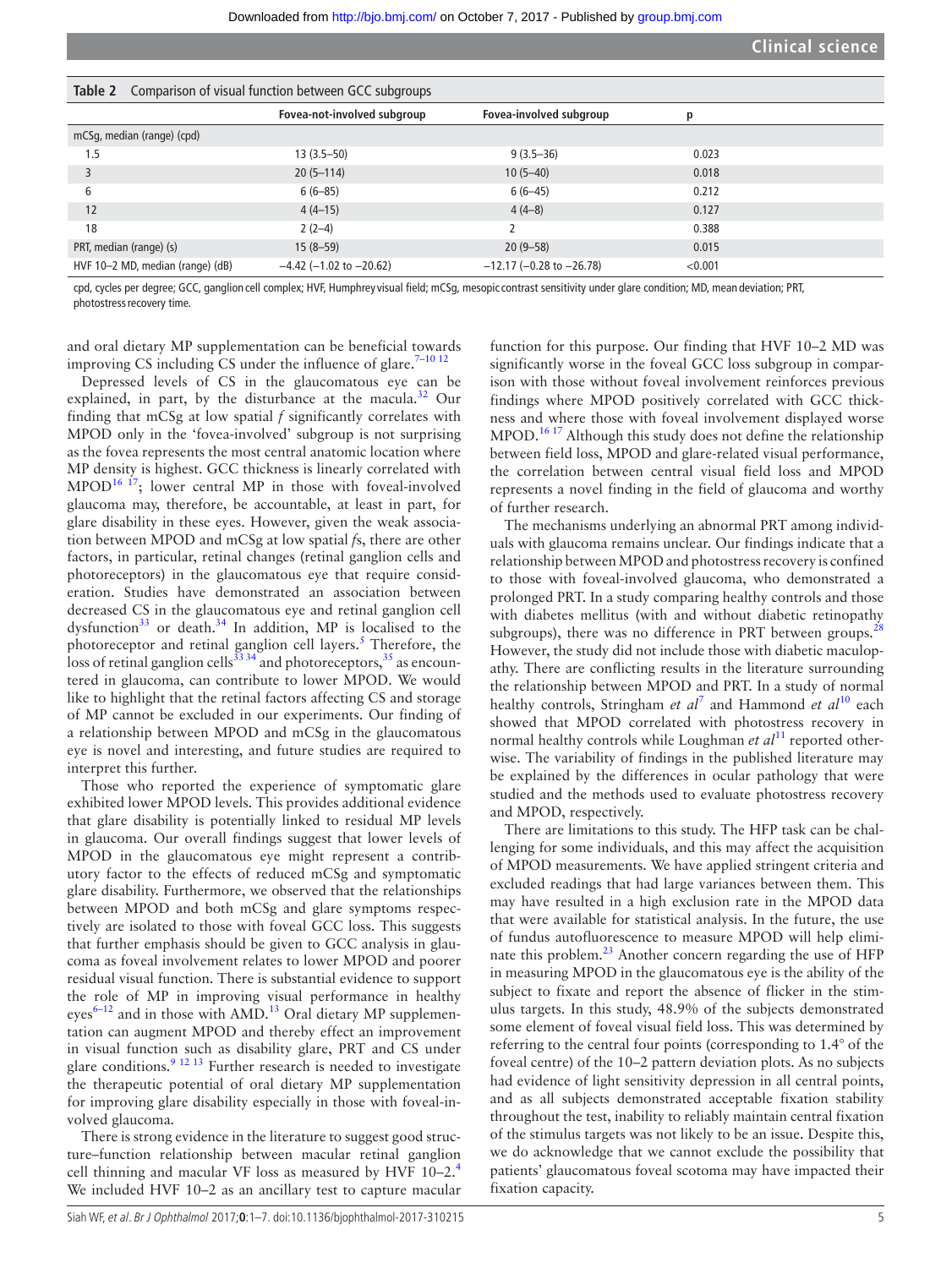### **Clinical science**

The lack of a healthy control group could be considered a drawback in this study. However, our main aim was to investigate the relationship between MPOD and glaucoma-related functional parameters, in particular glare disability, rather than the comparison of visual function between glaucoma and controls. The latter has previously been widely studied in the literature, and it is known that functional measures such as CS with and without glare and PRT are affected in those with glaucoma, and therefore was not the primary focus in this study. The cross-sectional nature of the study also limits the interpretation of the relationships that have been shown to exist but does serve to guide future research.

Those with 'fovea-involved' glaucoma were older in comparison with those without foveal involvement, although the age difference was small and not clinically meaningful. Coexisting ocular pathologies such as cataract and macular changes are more common with increasing age and may affect visual functions such as mCSg and PRT, respectively. We meticulously excluded individuals with moderate-to-significant cataract using the LOCS III grading, and therefore the possibility of a cataract as a confounding factor on mCSg was minimised. One possible limitation in this study is the absence of specific grading of the type and severity of mild cataract in this study. We showed, however, that cataract (those without cataract vs those with mild cataract) had no effect on mCSg in our study subjects. Furthermore, subsequent correlation analyses between MPOD and mCSg were also controlled for the presence of mild cataract, so this potential limitation is relatively minor. Any individuals with coexisting AMD were not recruited into this study. We also excluded those with an underlying diagnosis of diabetes mellitus as the finding of concurrent diabetic retinopathy has been linked with reduced MPOD.<sup>25</sup> Any possible residual age-related confounding effects were controlled for in our statistical analysis, thereby negating the potential issue.

Another limitation of this study is the inability to disentangle the effects of disability and discomfort glare. Although the Optec 6500 device provides a consistent glare environment for our experiments, it is not discernible whether the measurements recorded are solely disability glare alone. Discomfort glare may be a contributing factor to participant experience of glare. Our finding that those with self-reported glare symptoms have lower MPOD relative to those without symptoms is a potentially important finding. Interpretation of this finding, however, needs to be tempered in relation to the nature of the question posed to participants. The question was qualitative in nature and not associated with a Likert or other scale to categorise responses. Furthermore, the response was not probed to elucidate additional detail as to the nature of the symptoms where present. Despite this limitation, our findings appear robust and therefore warrant consideration for future work.

#### **Conclusion**

This study extends previous findings that MPOD is lower in glaucoma<sup>[15](#page-5-9)</sup> and associated with structural ganglion cell complex losses at the fovea.<sup>17</sup> It demonstrates that lower MPOD levels among glaucoma subjects is associated with (A) more severe glaucomatous VF loss, (B) poorer CS for low spatial *f* stimuli under glare conditions and (C) self-reported symptoms of glare. More importantly, glaucoma-related psychophysical tests appear to be related to foveal GCC loss.

It is therefore possible to conclude that MP may have a role in the visual functional status of individuals with glaucoma, although a causal link has yet to be fully established. It is

important to note that MP is only found in the central macula and therefore will not entirely explain the global symptom of disability glare but may be a contributing factor. The study of MP in glaucoma is of importance as the therapeutic potential to increase MPOD with an oral dietary MP supplement to improve disability glare is likely to appeal to patients with glaucoma exhibiting such symptoms should it work. To explore this concept further, the Macular Pigment and Glaucoma Trial has been designed to evaluate the MPOD response to an oral dietary MP supplement and any effects on glare in glaucoma.

**Contributors** Research design: all authors. Data acquisition and/or research execution: WFS. Data analysis and/or interpretation and manuscript preparation: all authors.

**Funding** Howard Foundation.

**Competing interests** None declared.

**Ethics approval** Ethics approval was obtained from the local institutional review boards of the Mater Misericordiae University Hospital, Dublin and the Dublin Institute of Technology.

**Provenance and peer review** Not commissioned; externally peer reviewed.

© Article author(s) (or their employer(s) unless otherwise stated in the text of the article) 2017. All rights reserved. No commercial use is permitted unless otherwise expressly granted.

#### **References**

- <span id="page-5-0"></span>1 Mainster MA, Turner PL. Glare's causes, consequences, and clinical challenges after a century of ophthalmic study. [Am J Ophthalmol](http://dx.doi.org/10.1016/j.ajo.2012.01.008) 2012;153:587–93.
- <span id="page-5-1"></span>Nelson P, Aspinall P, Papasouliotis O, et al. Quality of life in glaucoma and its relationship with visual function. [J Glaucoma](http://dx.doi.org/10.1097/00061198-200304000-00009) 2003;12:139-50.
- 3 Goldberg I, Clement CI, Chiang TH, et al. Assessing quality of life in patients with glaucoma using the Glaucoma Quality of Life-15 (GQL-15) questionnaire. [J Glaucoma](http://dx.doi.org/10.1097/IJG.0b013e3181752c83) 2009;18:6–12.
- <span id="page-5-2"></span>4 Hood DC, Raza AS, de Moraes CG, et al. Glaucomatous damage of the macula. Prog [Retin Eye Res](http://dx.doi.org/10.1016/j.preteyeres.2012.08.003) 2013;32:1–21.
- <span id="page-5-3"></span>Trieschmann M, van Kuijk FJ, Alexander R, et al. Macular pigment in the human retina: histological evaluation of localization and distribution. [Eye](http://dx.doi.org/10.1038/sj.eye.6702780) 2008;22:132-7.
- <span id="page-5-4"></span>6 Wooten BR, Hammond BR. Macular pigment: influences on visual acuity and visibility. [Prog Retin Eye Res](http://dx.doi.org/10.1016/S1350-9462(02)00003-4) 2002;21:225–40.
- <span id="page-5-5"></span>7 Stringham JM, Garcia PV, Smith PA, et al. Macular pigment and visual performance in glare: benefits for photostress recovery, disability glare, and visual discomfort. *Invest* [Ophthalmol Vis Sci](http://dx.doi.org/10.1167/iovs.10-6699) 2011;52:7406–15.
- 8 Stringham JM, Hammond BR. The glare hypothesis of macular pigment function. [Optom Vis Sci](http://dx.doi.org/10.1097/OPX.0b013e3181559c2b) 2007;84:859–64.
- <span id="page-5-6"></span>9 Stringham JM, Hammond BR. Macular pigment and visual performance under glare conditions. [Optom Vis Sci](http://dx.doi.org/10.1097/OPX.0b013e318162266e) 2008;85:82–8.
- <span id="page-5-17"></span>10 Hammond BR, Fletcher LM, Elliott JG. Glare disability, photostress recovery, and chromatic contrast: relation to macular pigment and serum lutein and zeaxanthin. [Invest Ophthalmol Vis Sci](http://dx.doi.org/10.1167/iovs.12-10411) 2013;54:476–81.
- <span id="page-5-14"></span>11 Loughman J, Akkali MC, Beatty S, et al. The relationship between macular pigment and visual performance. [Vision Res](http://dx.doi.org/10.1016/j.visres.2010.04.009) 2010;50:1249-56.
- <span id="page-5-15"></span>12 Loughman J, Nolan JM, Howard AN, et al. The impact of macular pigment augmentation on visual performance using different carotenoid formulations. Invest [Ophthalmol Vis Sci](http://dx.doi.org/10.1167/iovs.12-10690) 2012;53:7871–80.
- <span id="page-5-8"></span>13 Liu R, Wang T, Zhang B, et al. Lutein and zeaxanthin supplementation and association with visual function in age-related macular degeneration. [Invest Ophthalmol Vis Sci](http://dx.doi.org/10.1167/iovs.14-15553) 2014;56:252–8.
- <span id="page-5-7"></span>14 Scilley K, Jackson GR, Cideciyan AV, et al. Early age-related maculopathy and selfreported visual difficulty in daily life. Ophthalmology 2002;109:1235–42.
- <span id="page-5-9"></span>15 Igras E, Loughman J, Ratzlaff M, et al. Evidence of lower macular pigment optical density in chronic open angle glaucoma. [Br J Ophthalmol](http://dx.doi.org/10.1136/bjophthalmol-2013-303153) 2013;97:994–8.
- <span id="page-5-16"></span>16 Ji Y, Zuo C, Lin M, et al. Macular pigment optical density in Chinese primary open angle glaucoma using the one-wavelength reflectometry method. [J Ophthalmol](http://dx.doi.org/10.1155/2016/2792103) 2016;2016:2792103.
- <span id="page-5-10"></span>17 Siah WF, Loughman J, O'Brien C. Lower macular pigment optical density in foveal-involved glaucoma. [Ophthalmology](http://dx.doi.org/10.1016/j.ophtha.2015.06.028) 2015;122.
- <span id="page-5-11"></span>18 Chylack LT, Wolfe JK, Singer DM, et al. The Lens Opacities Classification System III. The Longitudinal Study of Cataract Study Group. Arch Ophthalmol 1993;111:831–6.
- <span id="page-5-12"></span>19 Urbaniak GC, Plous S. 2013:Retrieve on. Research Randomizer (Version 4.0) [Computer software} from, 2013. [http://www.randomizer.org/.](http://www.randomizer.org/)
- <span id="page-5-13"></span>20 Bone RA, Landrum JT, Cains A. Optical density spectra of the macular pigment in vivo and in vitro. Vision Res 1992;32:105-10.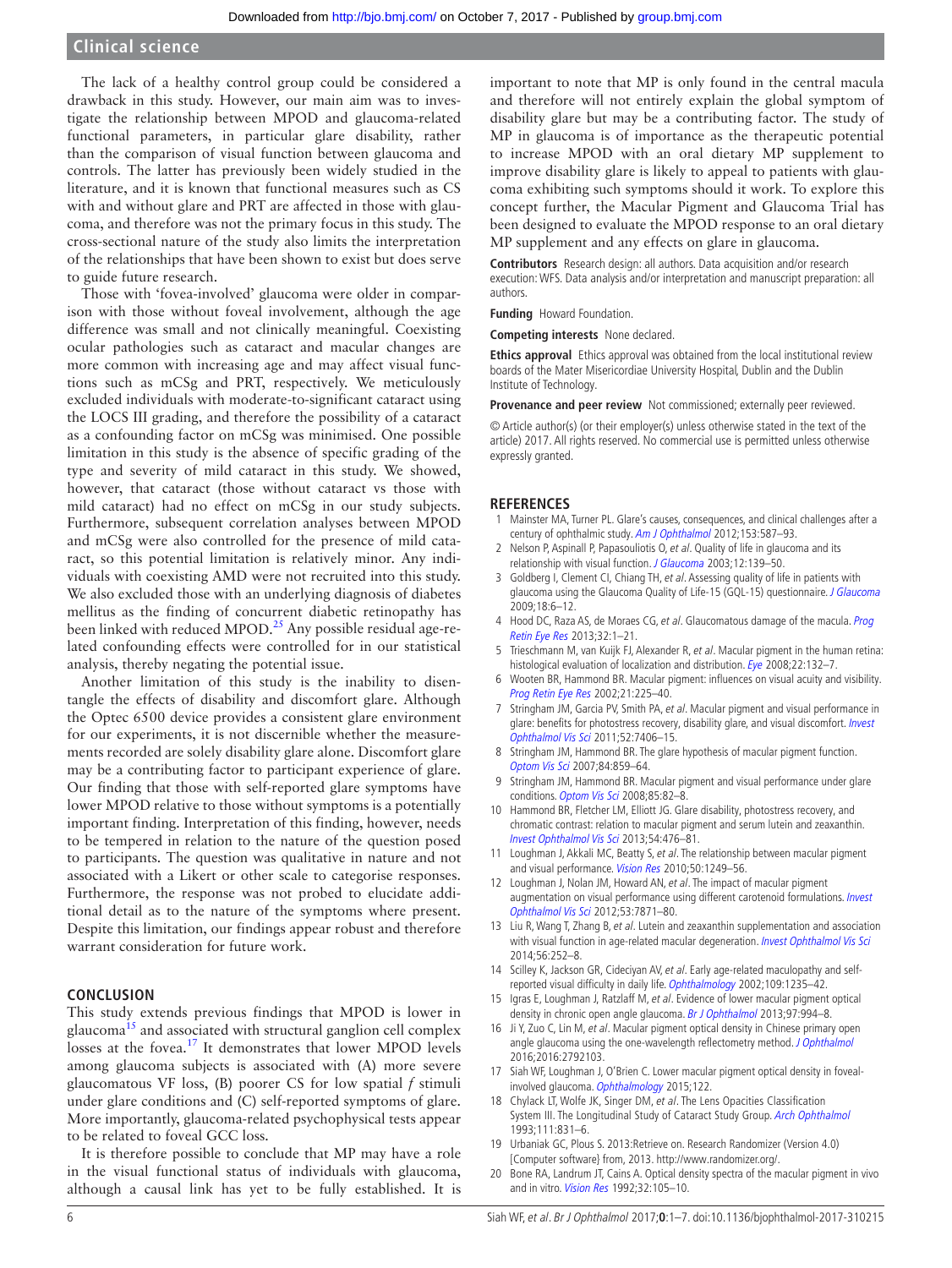- <span id="page-6-0"></span>21 Hammond BR, Jr, Wooten BR, Snodderly DM. Individual variations in the spatial profile of human macular pigment. Journal of the Optical Society of America. A, Optics, image science, and vision 1997;14:1187–96.
- <span id="page-6-1"></span>22 Wooten BR, Hammond BR, Land RI, et al. A practical method for measuring macular pigment optical density. *Invest Ophthalmol Vis Sci* 1999;40:2481-9.
- <span id="page-6-10"></span>23 Putnam CM. Clinical imaging of macular pigment optical density and spatial distribution. Clinical & experimental optometry: journal of the Australian Optometrical Association 2017;100:333–40.
- <span id="page-6-2"></span>24 Stringham JM, Hammond BR, Nolan JM, et al. The utility of using customized heterochromatic flicker photometry (cHFP) to measure macular pigment in patients with age-related macular degeneration. [Exp Eye Res](http://dx.doi.org/10.1016/j.exer.2008.08.005) 2008;87:445-53.
- <span id="page-6-11"></span>25 Scanlon G, Connell P, Ratzlaff M, et al. Macular pigment optical density is lower in type 2 diabetes, compared with type 1 diabetes and normal controls. [Retina](http://dx.doi.org/10.1097/IAE.0000000000000551) 2015;35:1808-16.
- 26 Nolan JM, Kenny R, O'Regan C, et al. Macular pigment optical density in an ageing Irish population: The Irish Longitudinal Study on Ageing. [Ophthalmic Res](http://dx.doi.org/10.1159/000315531) 2010;44:131–9.
- <span id="page-6-3"></span>27 Newsome DA, Negreiro M. Reproducible measurement of macular light flash recovery time using a novel device can indicate the presence and worsening of macular diseases. [Curr Eye Res](http://dx.doi.org/10.1080/02713680802647654) 2009;34:162-70.
- <span id="page-6-9"></span>28 Loughman J, Ratzlaff M, Foerg B, et al. Suitability and repeatability of a photostress recovery test device, the macular degeneration detector (MDD-2), for diabetes and diabetic retinopathy assessment. [Retina](http://dx.doi.org/10.1097/IAE.0000000000000021) 2014;34:1006-13.
- 29 Velten IM, Horn FK, Korth M, et al. The b-wave of the dark adapted flash electroretinogram in patients with advanced asymmetrical glaucoma and normal subjects. [Br J Ophthalmol](http://dx.doi.org/10.1136/bjo.85.4.403) 2001;85:403-9.
- 30 Glen FC, Crabb DP. Living with glaucoma: a qualitative study of functional implications and patients' coping behaviours. [BMC Ophthalmol](http://dx.doi.org/10.1186/s12886-015-0119-7) 2015;15:128.
- <span id="page-6-4"></span>31 Bhorade AM, Perlmutter MS, Wilson B, et al. Differences in vision between clinic and home and the effect of lighting in older adults with and without glaucoma. JAMA [Ophthalmol](http://dx.doi.org/10.1001/jamaophthalmol.2013.4995) 2013;131:1554–62.
- <span id="page-6-5"></span>32 Sun H, Swanson WH, Arvidson B, et al. Assessment of contrast gain signature in inferred magnocellular and parvocellular pathways in patients with glaucoma. Vision [Res](http://dx.doi.org/10.1016/j.visres.2008.04.008) 2008;48:2633–41.
- <span id="page-6-6"></span>33 Ventura LM, Porciatti V. Restoration of retinal ganglion cell function in early glaucoma after intraocular pressure reduction: a pilot study. [Ophthalmology](http://dx.doi.org/10.1016/j.ophtha.2004.09.002) 2005;112:20-7.
- <span id="page-6-7"></span>34 Kerrigan-Baumrind LA, Quigley HA, Pease ME, et al. Number of ganglion cells in glaucoma eyes compared with threshold visual field tests in the same persons. Invest Ophthalmol Vis Sci 2000;41:741–8.
- <span id="page-6-8"></span>35 Nork TM, Ver Hoeve JN, Poulsen GL, et al. Swelling and loss of photoreceptors in chronic human and experimental glaucomas. [Arch Ophthalmol](http://dx.doi.org/10.1001/archopht.118.2.235) 2000;118:235–45.